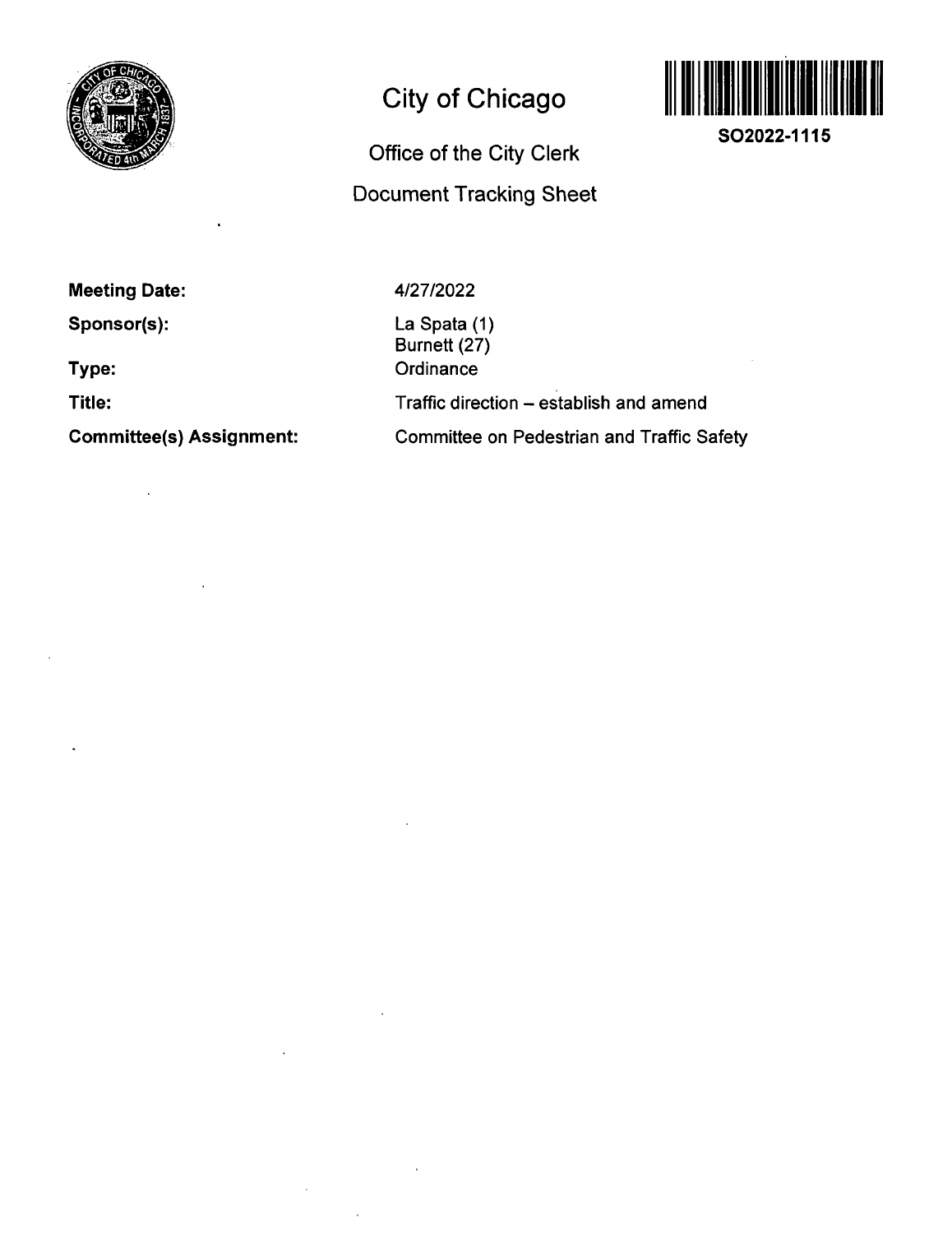#### **SINGLE DIRECTION**

### **BE IT ORDAINED BY THE CITY COUNCIL OF THE CITY OF CHICAGO:**

**SECTION 1. Pursuant to Titie 9, Chapter 64, Section 010 of the Municipal Code of Chicago, the operator of a vehicle shall operate such vehicle only in the Direction Specified below on the public ways between the limits indicated:** 

#### **WARD SINGLE DIRECTION:**

- 1 North Rockwell Street from North Milwaukee Avenue to West Fullerton Avenue; Amend; North Rockwell Street between North Milwaukee Avenue to West Fullerton Avenue; Single Direction, southbound (except bicycles) [02022-759]
- 1 West Lyndale Street from North Rockwell Street to North Western Avenue; Amend West Lyndell Street between North Rockwell Street to North Western Avenue; Single Direction eastbound (except bicycles) [02022-760]
- 27 500 North Central Park Avenue; 500 North Central Park Avenue between West Franklin Boulevard and West Chicago Avenue; Single Direction - Northerly, All Times, All Days [02017-4284]

**SECTION 2. This ordinance shall take effect and be in force here in after its passage and publication.**